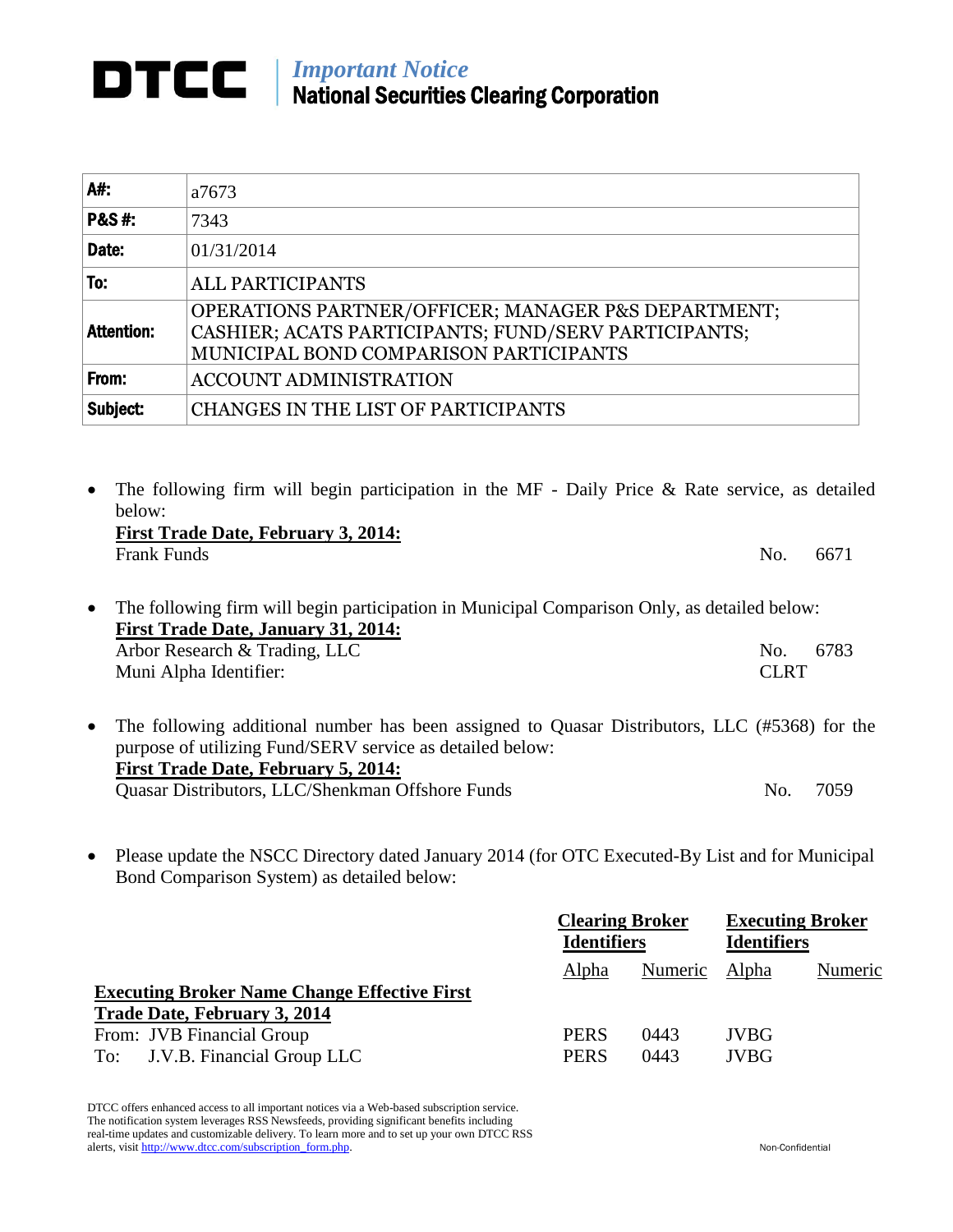| Delete Last Trade Date, January 31, 2014 |             |        |             |
|------------------------------------------|-------------|--------|-------------|
| Terminus Securities, LLC                 | <b>FSWC</b> | - 0309 | <b>TRMS</b> |
|                                          |             |        |             |
| Delete Last Trade Date, February 3, 2014 |             |        |             |
| The Princeridge Group LLC                | <b>PERS</b> | 0443   | <b>PRCO</b> |

 Please update the NSCC Directory dated January 2014 (for OTC Executed-By List) as detailed below:

|                                                         | <b>Clearing Broker</b><br>Identifiers |         | <b>Executing Broker</b><br>Identifiers |         |
|---------------------------------------------------------|---------------------------------------|---------|----------------------------------------|---------|
|                                                         | Alpha                                 | Numeric | Alpha                                  | Numeric |
| <b>Executing Broker Name Change Effective First</b>     |                                       |         |                                        |         |
| <b>Trade Date, January 29, 2014</b>                     |                                       |         |                                        |         |
| From: Point Capital Markets, Inc.                       | <b>PERS</b>                           | 0443    | <b>PTCM</b>                            |         |
| CAVU Securities LLC.<br>To:                             | <b>PERS</b>                           | 0443    | <b>PTCM</b>                            |         |
| <b>Clearing Broker and Executing Broker Name Change</b> |                                       |         |                                        |         |
| <b>Effective First Trade Date, January 31, 2014</b>     |                                       |         |                                        |         |
| From: Regis Securities Corporation                      |                                       | 0235    | <b>QSEC</b>                            |         |
| <b>Quad Securities LLC</b><br>To:                       | <b>PRST</b>                           | 0551    | <b>OSEC</b>                            |         |
| Delete Last Trade Date, January 27, 2014                |                                       |         |                                        |         |
| BPU Investment Management Inc.                          | <b>PERS</b>                           | 0443    | <b>BZPI</b>                            |         |
| Delete Last Trade Date, January 28, 2014                |                                       |         |                                        |         |
| Viewtrade Securities, Inc.                              | <b>IBFS</b>                           | 0824    | <b>VIEW</b>                            |         |
| Delete Last Trade Date, January 29, 2014                |                                       |         |                                        |         |
| Ward's Financial Services, Ltd.                         |                                       | 0235    | <b>WARF</b>                            |         |
| Delete Last Trade Date, January 31, 2014                |                                       |         |                                        |         |
| <b>Florida Investments Advisors</b>                     | <b>PERS</b>                           | 0443    | <b>FIAF</b>                            |         |
| M.R. Beal & Company                                     | <b>PERS</b>                           | 0443    | <b>BEAL</b>                            |         |
| Parker (S.C.) & Co., Inc.                               | <b>PERS</b>                           | 0443    | <b>PARK</b>                            |         |
| Delete Last Trade Date, February 3, 2014                |                                       |         |                                        |         |
| Wedbush Securities Inc.                                 | <b>WEDB</b>                           | 0103    | <b>WMCH</b>                            |         |
| <b>Add First Trade Date, January 30, 2014</b>           |                                       |         |                                        |         |
| Broadband Capital Management, LLC                       | <b>WEDB</b>                           | 0103    | <b>BAND</b>                            |         |
| Lime Brokerage LLC                                      | <b>WEDB</b>                           | 0103    | <b>LITE</b>                            |         |
| Citic Securities International USA, LLC                 | <b>IBFS</b>                           | 0824    | <b>CSIS</b>                            |         |
| Electronic Transaction Clearing, Inc.                   | <b>ETCC</b>                           | 0873    | <b>ETBQ</b>                            |         |